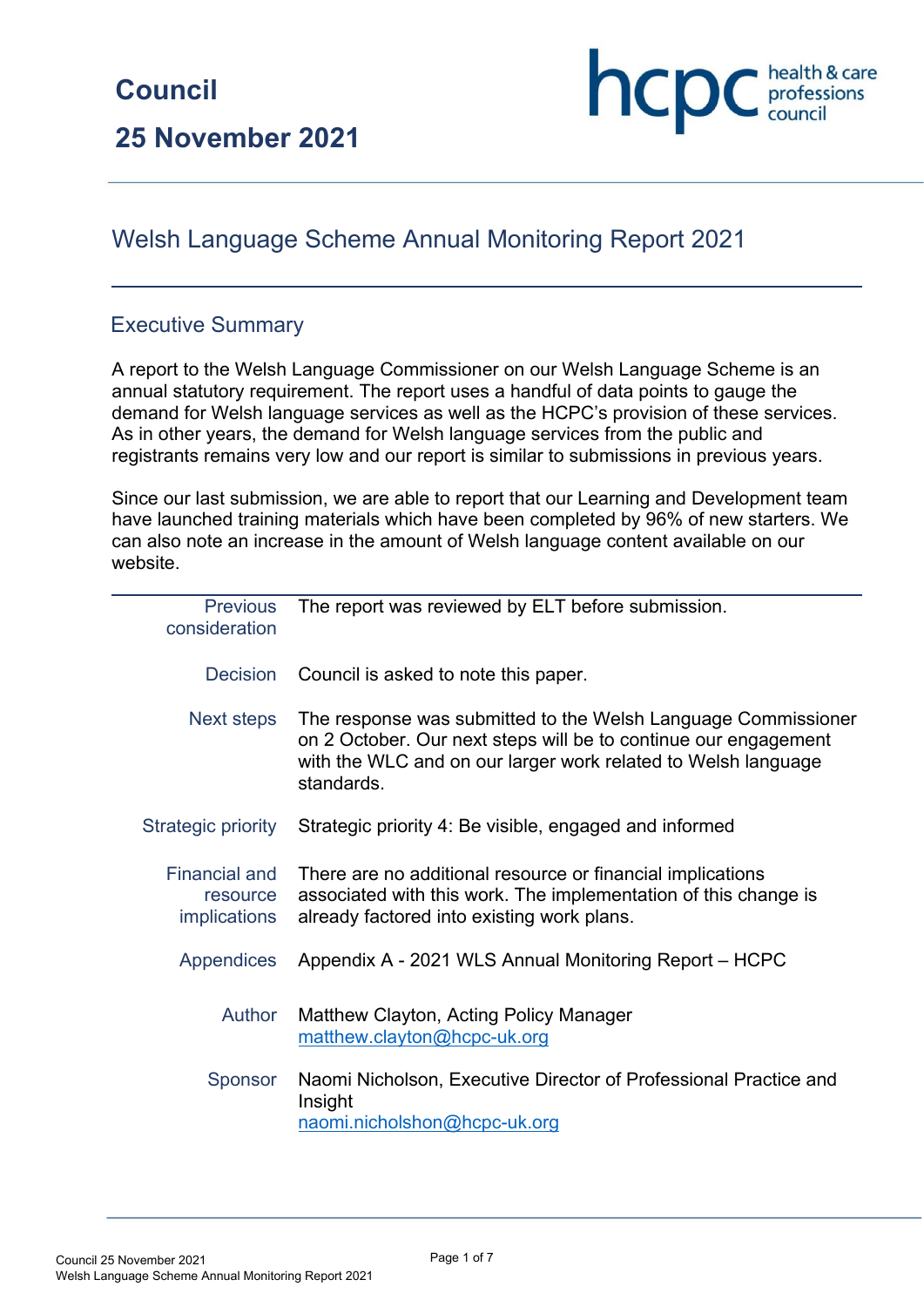

#### **Welsh Language Scheme Annual Monitoring Report**

1 October 2021

1.1 This document provides the Welsh Language Commissioner with requested information about the implementation of the HCPC's Welsh Language Scheme.

#### **1. Background**

- 2.1 We launched our Welsh Language Scheme (the Scheme) in 2011. Since then, we have completed nine implementation reports on the Scheme for the Welsh Language Commissioner's attention.
- 2.1 We have adopted the principle that in the conduct of public business and administration of justice in Wales, we will treat the English and Welsh languages on a basis of equality. Our Scheme sets out how we give effect to that principle when providing services to the public in Wales.
- 1.1 During 2020-2021, we have continued to implement the provisions of our Scheme. This included:
	- considering the needs of Welsh speakers in the continuing development of our website,
	- Assessing updates to policies against our Welsh Language Scheme,
	- raising awareness amongst employees of our obligations under the Scheme through internal communication and the development of new e-learning modules for staff.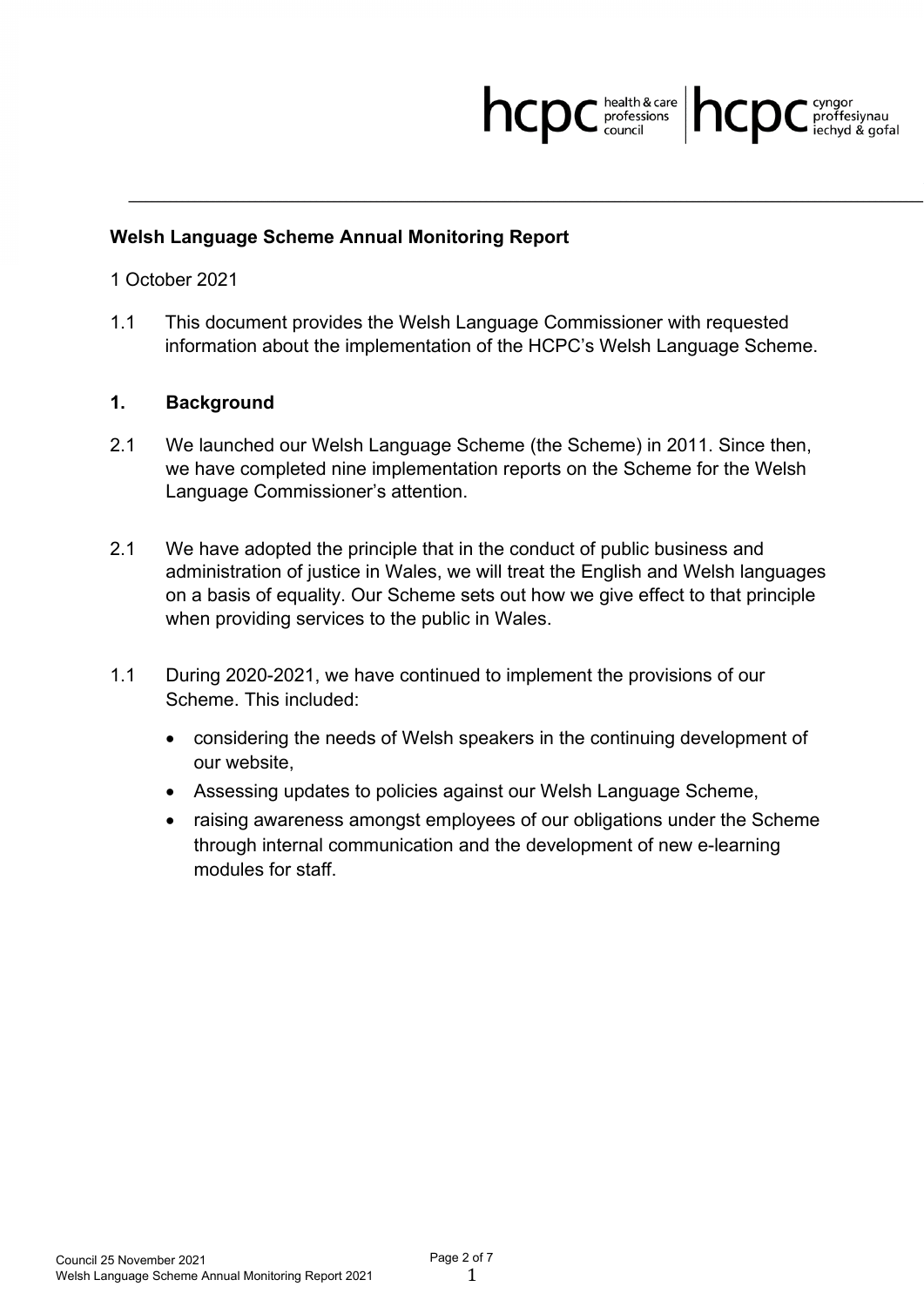| Information required by the Welsh<br><b>Language Commissioner</b>                                                                                                                                                                                 | HCPC response (all figures relate to the<br>period April 2020 - March 2021)                                                                                                                                                                                                                                                                                                                                                                                                                                                                                |
|---------------------------------------------------------------------------------------------------------------------------------------------------------------------------------------------------------------------------------------------------|------------------------------------------------------------------------------------------------------------------------------------------------------------------------------------------------------------------------------------------------------------------------------------------------------------------------------------------------------------------------------------------------------------------------------------------------------------------------------------------------------------------------------------------------------------|
| <b>Policy impact assessment</b><br><b>O</b> Number and percentage of policies<br>(including those that were reviewed or<br>revised) where consideration was<br>given to the effects the policy would<br>have on the use of the Welsh<br>language. | Five including a major project to update our<br>Standards of Proficiency. Every project<br>undertaken must include an impact<br>assessment which asks, "how might this<br>project engage our commitments under the<br>Welsh Language Scheme?"                                                                                                                                                                                                                                                                                                              |
| <b>O</b> Example of an assessment deemed<br>to have an impact on the use of the<br>Welsh language and details of how<br>the policy was amended as a result.                                                                                       | While consideration was given to the Welsh<br>language in all our projects, none were<br>deemed to have an impact on the Welsh<br>language or the HCPC's provision of Welsh<br>language service                                                                                                                                                                                                                                                                                                                                                            |
| <b>Publications</b><br><b>O</b> Number of publications available to<br>the public                                                                                                                                                                 | 141 (11 new publications)                                                                                                                                                                                                                                                                                                                                                                                                                                                                                                                                  |
| <b>O</b> Number of publications available to<br>the public in Welsh                                                                                                                                                                               | 14 (1 new publication)<br>While all of our publications are available to<br>the public, not all of them relate to the<br>carrying out of our public business or have<br>the general public as main target audience.<br>We publish bilingually, where the level of<br>potential public interest requires it.<br>The HCPC practices a web-first policy<br>where we prioritise the creation of web<br>content over standalone publications. This<br>means updates to our content are more<br>likely to happen across the website than<br>within publications. |
| <b>O</b> Number of all complaints received<br>about the conduct of practitioners in<br>Wales                                                                                                                                                      | 86                                                                                                                                                                                                                                                                                                                                                                                                                                                                                                                                                         |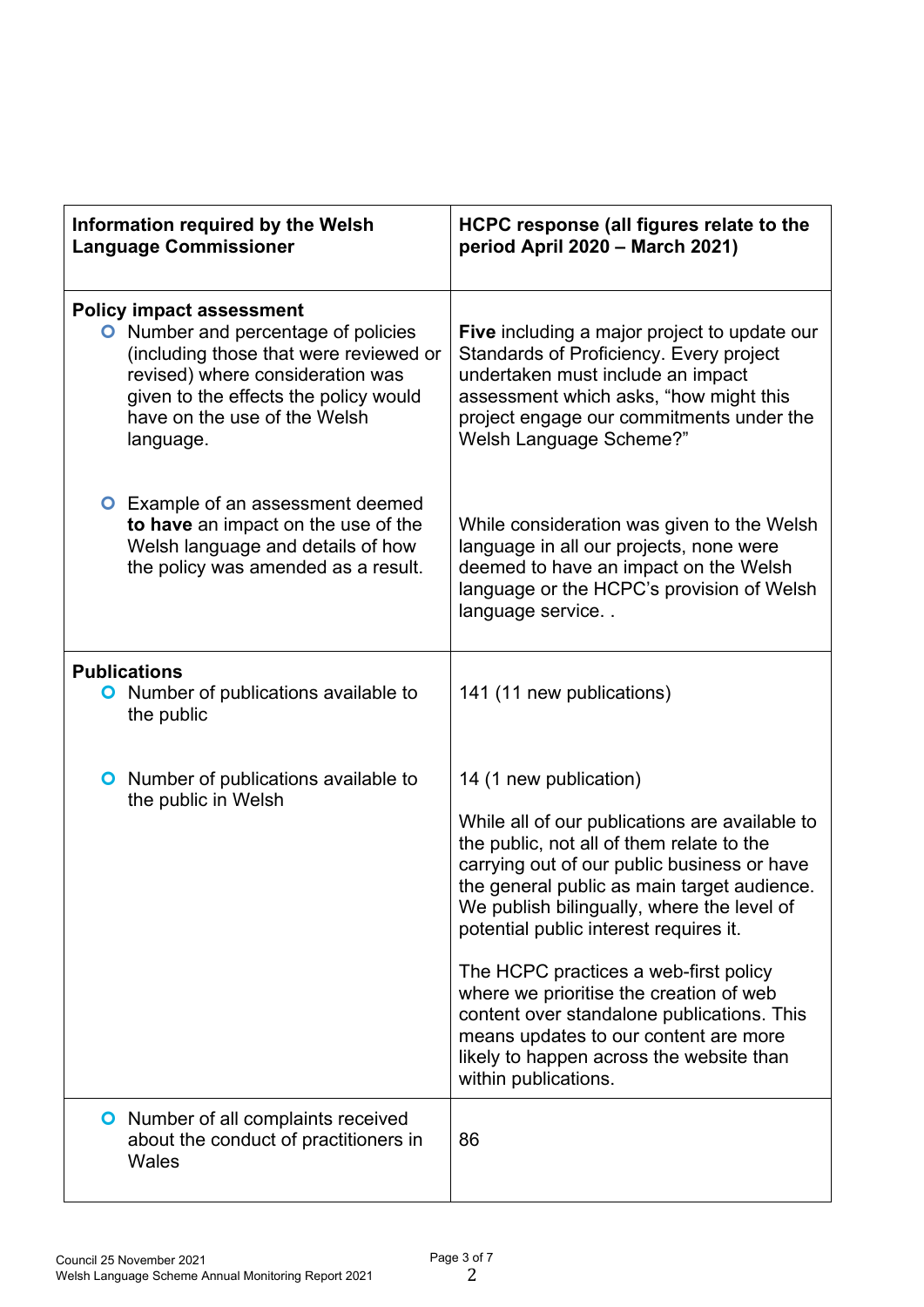| <b>O</b> Number of complaints received in<br>Welsh about the conduct of<br>practitioners in Wales<br><b>O</b> Number of complaints received<br>related to the Council's<br>compliance with its Welsh                                          | 0<br>0                                                                                                                                                                                                                                                                                                                                                   |
|-----------------------------------------------------------------------------------------------------------------------------------------------------------------------------------------------------------------------------------------------|----------------------------------------------------------------------------------------------------------------------------------------------------------------------------------------------------------------------------------------------------------------------------------------------------------------------------------------------------------|
| language scheme                                                                                                                                                                                                                               |                                                                                                                                                                                                                                                                                                                                                          |
| Website                                                                                                                                                                                                                                       |                                                                                                                                                                                                                                                                                                                                                          |
| <b>O</b> Percentage of the organization's<br>website that is available in Welsh                                                                                                                                                               | 10.12% (not including dynamic content, e.g.<br>hearings, news, events, resources or<br>documents).                                                                                                                                                                                                                                                       |
| <b>O</b> Evidence relating to any plans to<br>improve or increase the Welsh<br>Language provision on the website                                                                                                                              | We have increased the Welsh content on<br>our website by 19% from the previous year.                                                                                                                                                                                                                                                                     |
|                                                                                                                                                                                                                                               | Our website continues to provide the ability<br>for our content to be multilingual, allowing<br>us to develop new Welsh language content<br>in the same format as we would English<br>language content. This means we can<br>continue to develop our Welsh language<br>content in line with the commitments in our<br>Scheme.                            |
|                                                                                                                                                                                                                                               | This has resulted in us substantially<br>increasing our capabilities to deliver content<br>in Welsh and given us the ability to develop<br>more content in Welsh in the future as<br>required. For example, as part of<br>developing the information on COVID-19,<br>we ensured that content pages relevant for<br>stakeholders were available in Welsh. |
| <b>O</b> Evidence relating to the process used<br>to ensure that existing content,<br>updates and new content, complies<br>with the requirements of the Welsh<br>language scheme (if the process is<br>different to that reported in 2019-20) | We regularly review and update our Welsh<br>language pages to ensure that the content<br>is up to date, accurate and complies with<br>the requirements of our Scheme.                                                                                                                                                                                    |
| <b>Promotion of Welsh language services</b><br>Information about methods used to<br>O<br>promote the organisation's Welsh                                                                                                                     | All employee email signatures include<br>'Correspondence is welcome in English or                                                                                                                                                                                                                                                                        |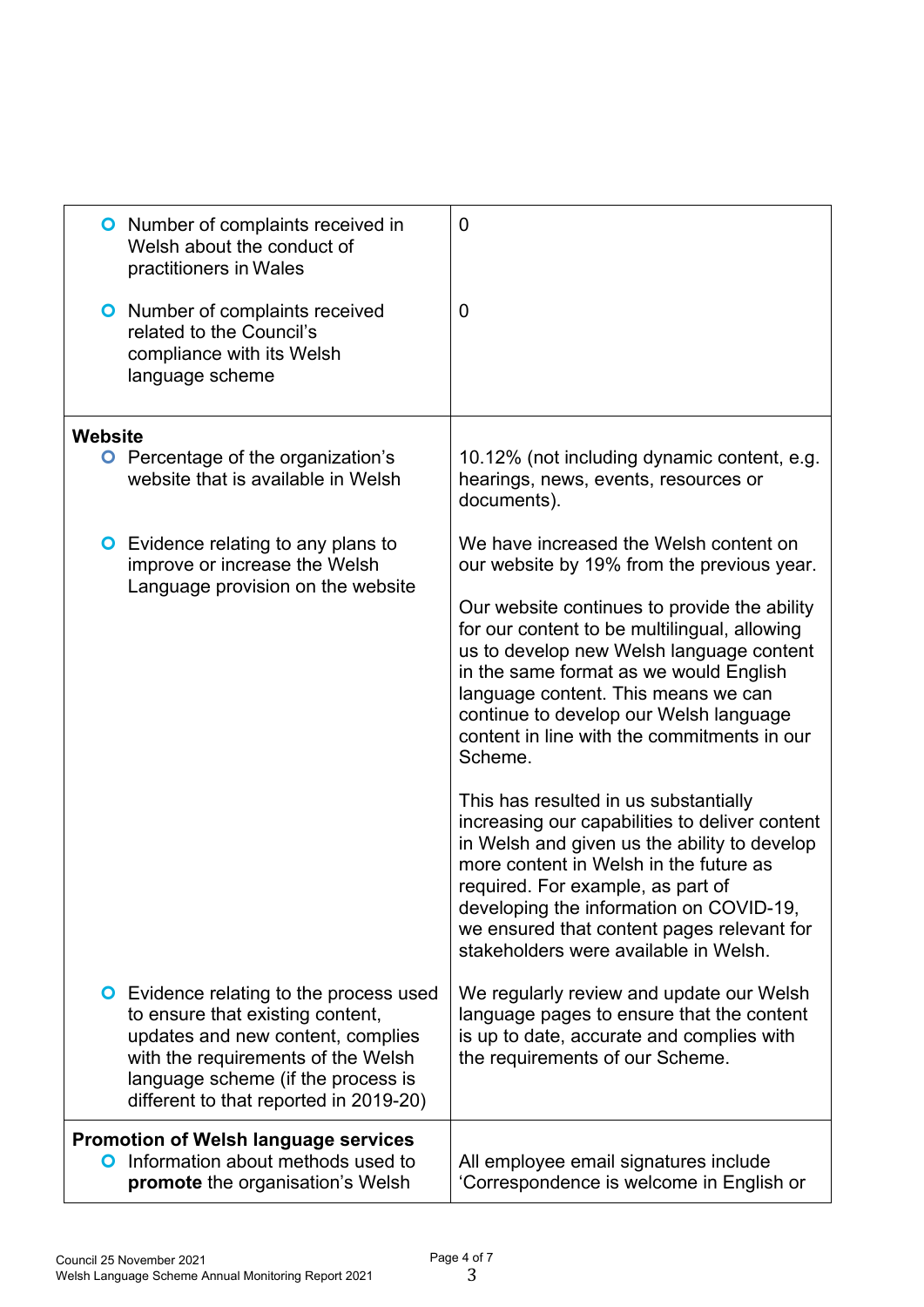| language services and evidence of<br>any subsequent increase in the<br>public's use of the services.                                                                                           | Welsh / Gallwch ohebu yn Gymraeg neu<br>Saesneg.'                                                                                                                                                                                                                                                                                                                                                                                                                 |
|------------------------------------------------------------------------------------------------------------------------------------------------------------------------------------------------|-------------------------------------------------------------------------------------------------------------------------------------------------------------------------------------------------------------------------------------------------------------------------------------------------------------------------------------------------------------------------------------------------------------------------------------------------------------------|
|                                                                                                                                                                                                | Our Welsh language option on our website<br>is prominently displayed. Relevant pages<br>on our English language website inform<br>visitors that they can request information in<br>Welsh. We have not noticed an increase<br>use of our Welsh language services. Our<br>Welsh Language Scheme is easy to find on<br>our website and details the obligations the<br>HCPC must meet as well as how to<br>complain about service provision in the<br>Welsh language. |
| Information about methods used to<br>O<br>assess the quality of the<br>organisation's Welsh language<br>services (e.g. by assessing the<br>experience of existing/ potential<br>service users) | Where concerns have been raised about<br>the quality of our Welsh language services,<br>these would be centralised by our<br>complaints team. We did not receive any<br>complaints about the implementation of our<br>Welsh Language Scheme in the reporting<br>year.                                                                                                                                                                                             |
| <b>Fitness to practise cases</b><br>Number of hearings held in Wales<br>O                                                                                                                      | $16*$<br>*We did not hold any physcial hearings in<br>Wales because of the pandemic. This<br>number refers to hearings for registrants<br>based in Wales.                                                                                                                                                                                                                                                                                                         |
| <b>O</b> Number of hearings where a request<br>was made by the witness to speak<br>Welsh                                                                                                       | 0                                                                                                                                                                                                                                                                                                                                                                                                                                                                 |
| <b>O</b> Number of hearings in which<br>evidence was presented in Welsh                                                                                                                        | 0                                                                                                                                                                                                                                                                                                                                                                                                                                                                 |
| Language awareness training<br><b>O</b> Number and percentage of the<br>organization's new staff (i.e. new<br>since 1 April 2020) that received<br>Welsh language awareness training.          | 45 (96%)                                                                                                                                                                                                                                                                                                                                                                                                                                                          |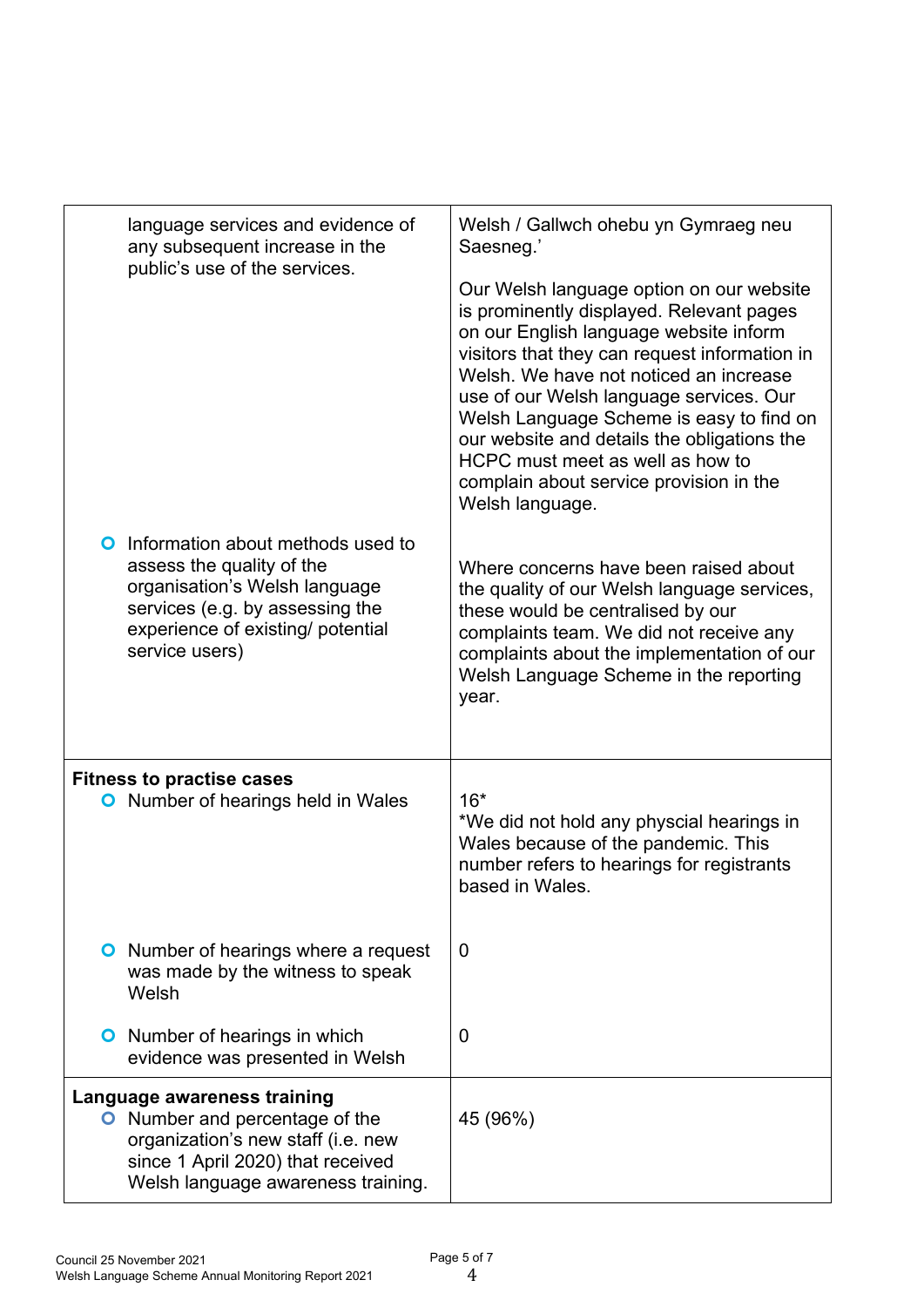| <b>O</b> Number and percentage of the<br>organization's entire workforce that<br>has received Welsh language<br>awareness training since the training<br>was introduced. | 239 (99%)                                                                                                                                                                                                                                                                                                                                                                                                                                                                                                                                                                                                                                                                                                                                                                                                                                                                                                                                                                                   |
|--------------------------------------------------------------------------------------------------------------------------------------------------------------------------|---------------------------------------------------------------------------------------------------------------------------------------------------------------------------------------------------------------------------------------------------------------------------------------------------------------------------------------------------------------------------------------------------------------------------------------------------------------------------------------------------------------------------------------------------------------------------------------------------------------------------------------------------------------------------------------------------------------------------------------------------------------------------------------------------------------------------------------------------------------------------------------------------------------------------------------------------------------------------------------------|
| Self-regulation                                                                                                                                                          |                                                                                                                                                                                                                                                                                                                                                                                                                                                                                                                                                                                                                                                                                                                                                                                                                                                                                                                                                                                             |
| <b>O</b> Details of the arrangements and<br>procedures the organisation has<br>adopted to enable it to self-regulate<br>effectively. *                                   | The HCPC is committed to offering services<br>to the public in Wales in the language of<br>their choice.<br>By encouraging feedback and<br>correspondence in Welsh, we hope to<br>encourage more Welsh speakers to contact<br>the organisation in Welsh and to identify<br>where we can improve our offering.<br>We continually monitor compliance with our<br>Welsh Language Scheme, whether that be<br>through internal communications or through<br>reviews of the content we offer online about<br>the Scheme.<br>During the reporting period, we had already<br>begun identifying how the organisation will<br>be able to meet the draft Welsh Language<br>Standards 2020 and which ways of working<br>need to adapt.<br>Our Equality, Diversity and Inclusion Action<br>Plan discussed the organisation's<br>commitment to meet our Welsh Language<br>Scheme's obligation and to ensuring that<br>our services are accessible to members of<br>the public who use the Welsh language. |

*\*You could provide details of arrangements such as the following:*

# *User Feedback*

- *Engagement*
- *Complaints procedure*